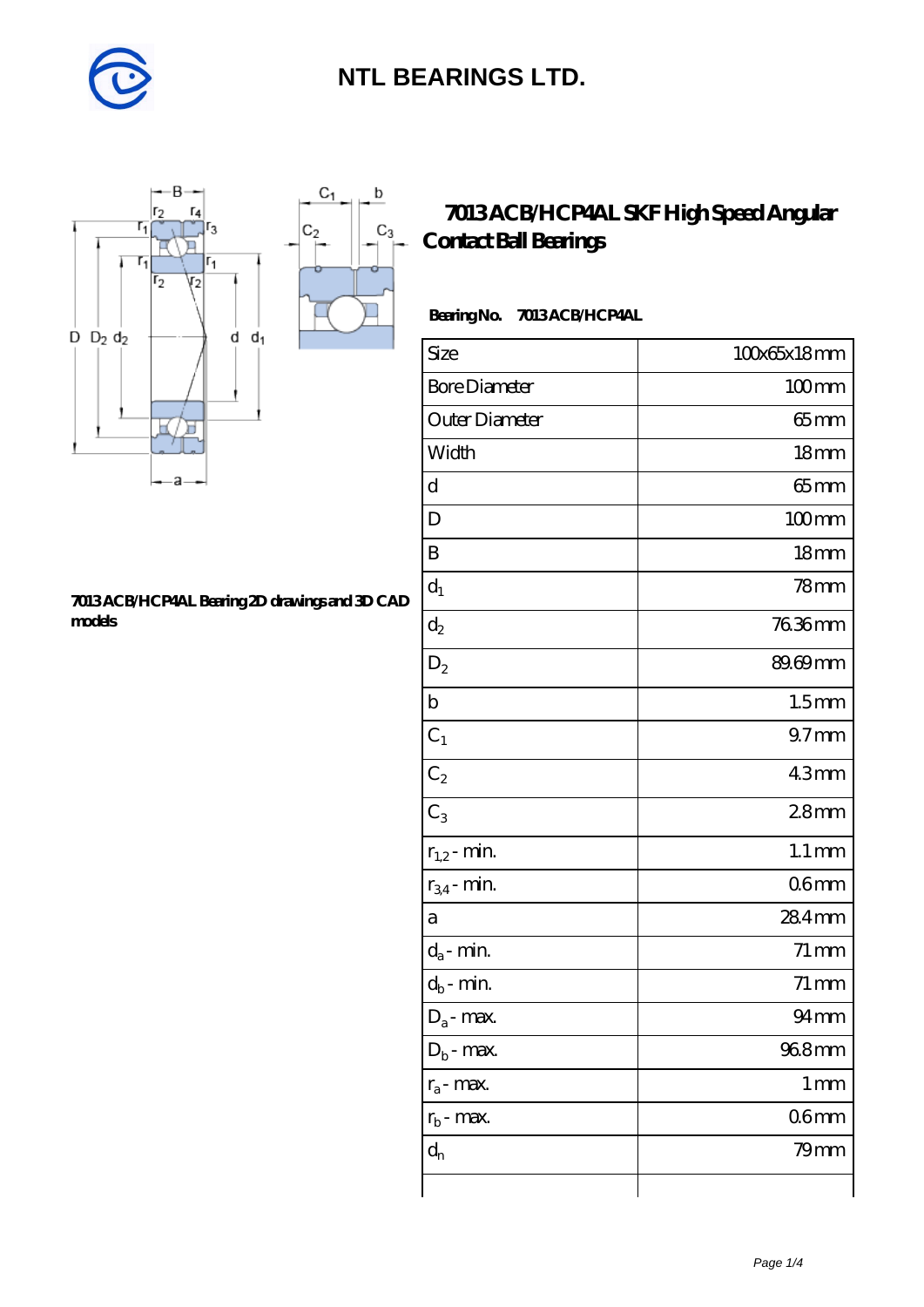

| Basic dynamic load rating -<br>С         | 146kN       |
|------------------------------------------|-------------|
| Basic static load rating - $C_0$         | 122kN       |
| Fatigue load limit - $P_{\rm u}$         | 0.52kN      |
| Limiting speed for grease<br>lubrication | 19000r/min  |
| Limiting speed for oil<br>lubrication    | 30000mm/min |
| Ball - $D_w$                             | $7.144$ mm  |
| $Ball - z$                               | 27          |
| $G_{\text{ref}}$                         | 549cm3      |
| Calculation factor - e                   | 068         |
| Calculation factor - $Y_2$               | 087         |
| Calculation factor - $Y_0$               | 038         |
| Calculation factor - $X_2$               | 041         |
| Calculation factor - $Y_1$               | 092         |
| Calculation factor - $Y_2$               | 1.41        |
| Calculation factor - $Y_0$               | 0.76        |
| Calculation factor - $X_2$               | 067         |
| Preload class $A - G_A$                  | 85N         |
| Preload class $B - G_B$                  | 170N        |
| Preload class $C - G_C$                  | 510N        |
| Calculation factor - f                   | 1.07        |
| Calculation factor - $f_1$               | 099         |
| Calculation factor - $f_{2A}$            | 1           |
| Calculation factor - $f_{\rm 2B}$        | 1.02        |
| Calculation factor - $f_{\chi}$          | 1.05        |
| Calculation factor - $f_{HC}$            | 1.01        |
| Preload class A                          | 120N/micron |
| Preload class B                          | 153N/micron |
|                                          |             |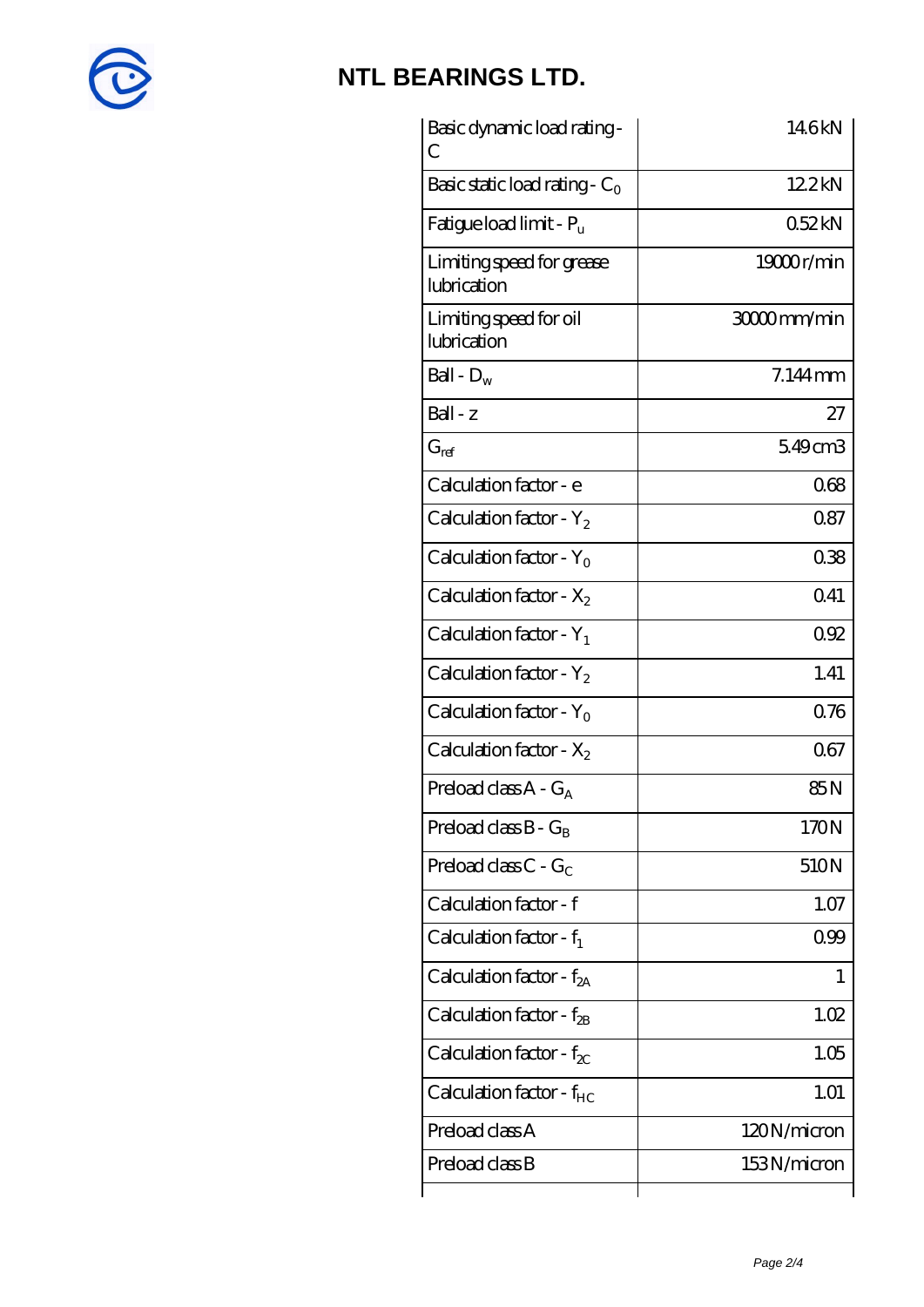

| 230N/micron            |
|------------------------|
| 78mm                   |
| 76.36mm                |
| 89.69mm                |
| 97 <sub>mm</sub>       |
| 43 <sub>mm</sub>       |
| 28 <sub>mm</sub>       |
| $1.1 \,\mathrm{mm}$    |
| 06 <sub>mm</sub>       |
| $71 \,\mathrm{mm}$     |
| $71 \,\mathrm{mm}$     |
| $94 \text{mm}$         |
| 96.8mm                 |
| $1 \,\mathrm{mm}$      |
| 06 <sub>mm</sub>       |
| 79mm                   |
| 19 <sub>kN</sub>       |
| 20 <sub>kN</sub>       |
| 052kN                  |
| 19000r/min             |
| 30000r/min             |
| 7.144mm                |
| 27                     |
| $5.49$ cm <sup>3</sup> |
| 85N                    |
| $120N/\mu$ m           |
| 170N                   |
| 153N/μ m               |
|                        |
|                        |